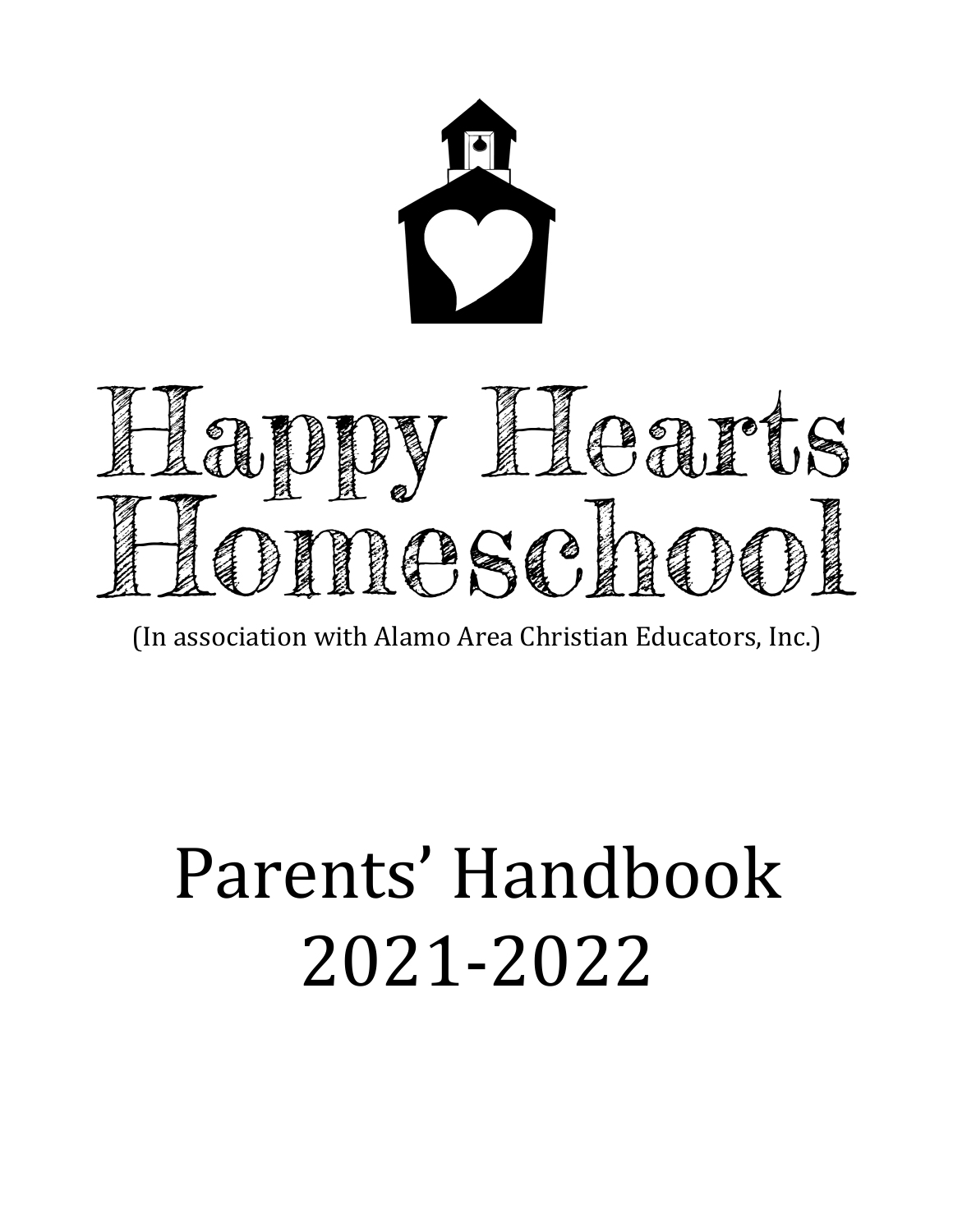# Statement of Faith

#### Jesus-based

"For God so loved the world that he gave his one and only Son, that whoever believes in him shall not perish but have eternal life." - John 3:16

"For by grace you have been saved through faith; and that not of yourselves, it is the gift of God; not as a result of works, so that no one may boast." Ephesians 2:8-9

We believe there is only one way to Heaven and that is through Jesus Christ.

#### Family-based

"That is why a man leaves his father and mother and is united to his wife, and they become one flesh." Genesis 2:24

We believe that God created the sanctity of marriage between a man and a woman.

#### Creation-based

"Thus the heavens and the earth were completed in all their vast array. By the seventh day God had finished the work he had been doing; so on the seventh day he rested from all his work." Genesis 2:1-2 We believe that God created everything in six days and rested on the seventh.

#### Child-focused

Jesus said, "Let the little children come to me, and do not hinder them, for the kingdom of heaven belongs to such as these." Matthew. 19-14

We want your children to understand that they are each one of God's unique creations. Each child is one-of-a-kind and was placed on this beautiful earth at precisely the right time – chosen by God to fulfill His specific purpose for that child's life.

# Mission & Philosophy

Creation-based by using God's creation to grow and nurture young minds in a small-group learning environment.

Family-based by choosing to preserve childhood and foster a love of learning by partnering and equipping parents to give their children the education they want and need. Christ-based because He is all that matters.

"Love the Lord your God with all your heart and with all your soul and with all your strength." *Deuteronomy 6:5*

We believe at the end of our lives that God will care more about how we loved Him and others than at what age we learned to read at a certain grade level or how high we scored on the SAT. However, we are also called to be good stewards of what He has given us, so we believe in developing a child's mind in the way God designed that child to be.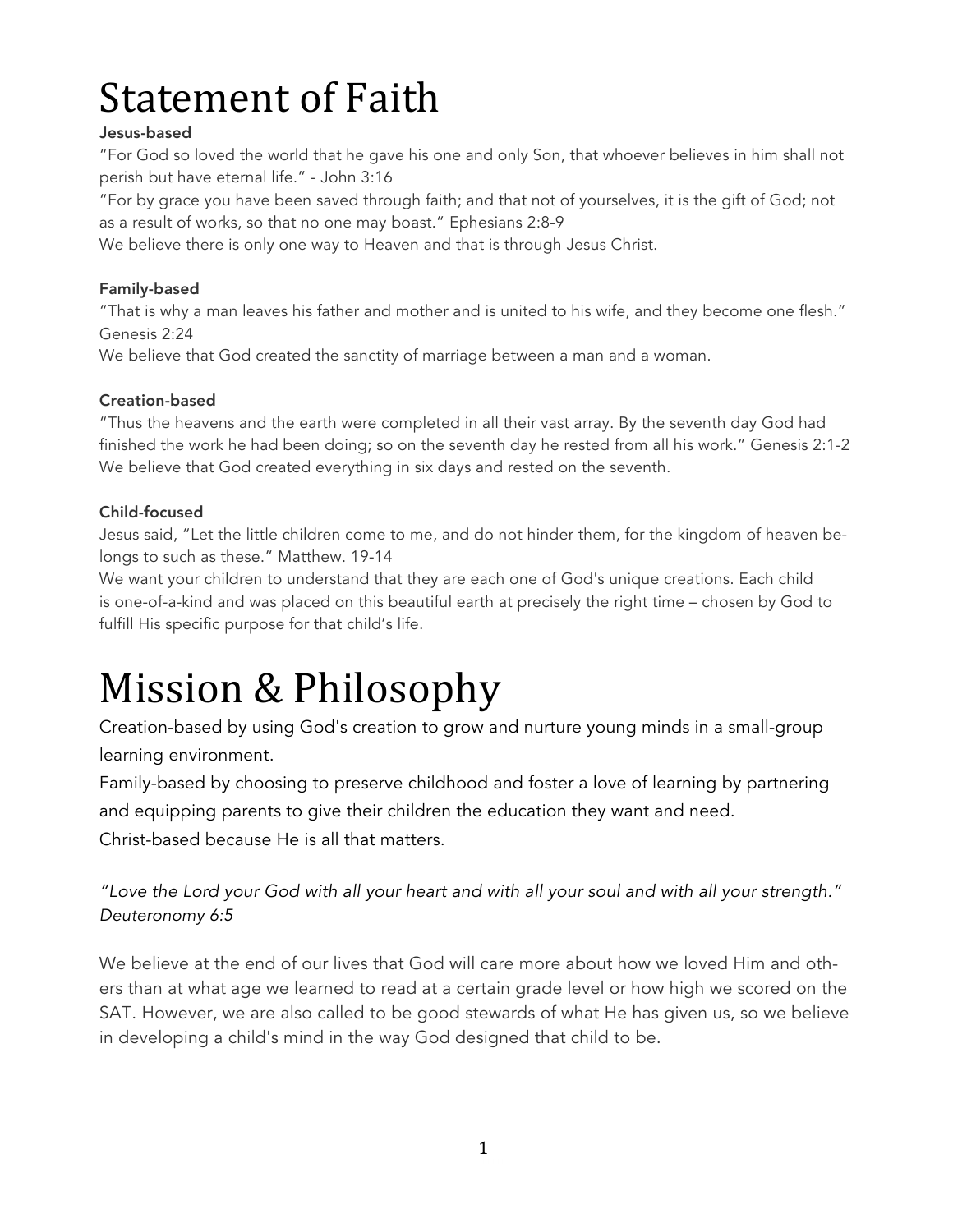# About Us

Happy Hearts is neither a school nor a co-op. Happy Hearts is a small, faith-based, childfocused, homeschool enrichment program taught by tutors from Alamo Area Christian Educators, Inc., which is a non-profit 501-C3 organization.

Our goal is to partner with parents in the education of their children thereby replacing the parents' feelings of being overwhelmed and frustrated to homeschool on their own with a renewed assurance that they can successfully and happily educate their own children with some help from us.

### Proposed 2021-2022 School Year Schedule\*

\*Schedule is subject to change due to unforeseen situations *(i.e.: weather, Covid, etc.)*

| <b>Fall Dates:</b>                           | <b>Spring Dates:</b>                         |
|----------------------------------------------|----------------------------------------------|
| September-                                   | January $-$                                  |
| 14th, 16th, 21st, 23rd, 28th, 30th           | 11th, 13th, 18th, 20th, 25th, 27th           |
| October -                                    | February $-$                                 |
| 5th, 7th, 12th, 14th, 19th, 21st, 26th, 28th | 1st, 3rd, 8th, 10th, 15th, 17th, 22nd, 24th  |
| November-                                    | March $-$                                    |
| 2nd, 4th, 9th, 11th, 16th, 18th, 30th        | 1st, 3rd, 8th, 10th, 22nd, 24th, 29th, 31st  |
| (Off for Thanksgiving Nov. 23rd & 25th)      | (Off for Spring Break Mar 15th & 17th)       |
| December-                                    | April-                                       |
| 2nd, 7th, 9th, 14th, 16th (we end on         | 5th, 7th, 12th, 14th, 19th, 21st, 26th, 28th |
| Tuesday, Dec 16th) Christmas Holidays:       | $May -$                                      |
| Dec 21st, 23rd, 28th, 30th, Jan 4th & 6th    | 3rd, 5th, 10th, 12th, 17th, 19th             |
|                                              |                                              |

### Tuesday and Thursday Time Schedules All grades meet from 9:30 am – 2:30 pm

Drop-off begins at 9:25am, and pick-up begins at 2:25pm.

### Tuesday CORE Day

### *Sample Schedule (PreK4 – 2nd)*

Morning Meeting *(Prayer, Character, Bible, Pledge, Phonemic Awareness, Calendar, Fantastic Fingers)*

- 1. Math
- 2. Language Arts/Reading or Pre-reading
- 3. History Read Aloud
- 4. US Geography/Map Skills
- 5. Nature Study/Handicraft

### Thursday ELECTIVE Day *Sample Schedule (PreK4 - 2nd)*

Morning Meeting *(Prayer, Character, Bible, Pledge, Phonemic Awareness, Calendar, Fantastic Fingers)*

- 1. "Show & Tell"
- 2. Art
- 3. Science & Science Lab
- 4. History Read Aloud/History Activities
- 5. PE

*(Math & Language Arts extension lesson as needed)*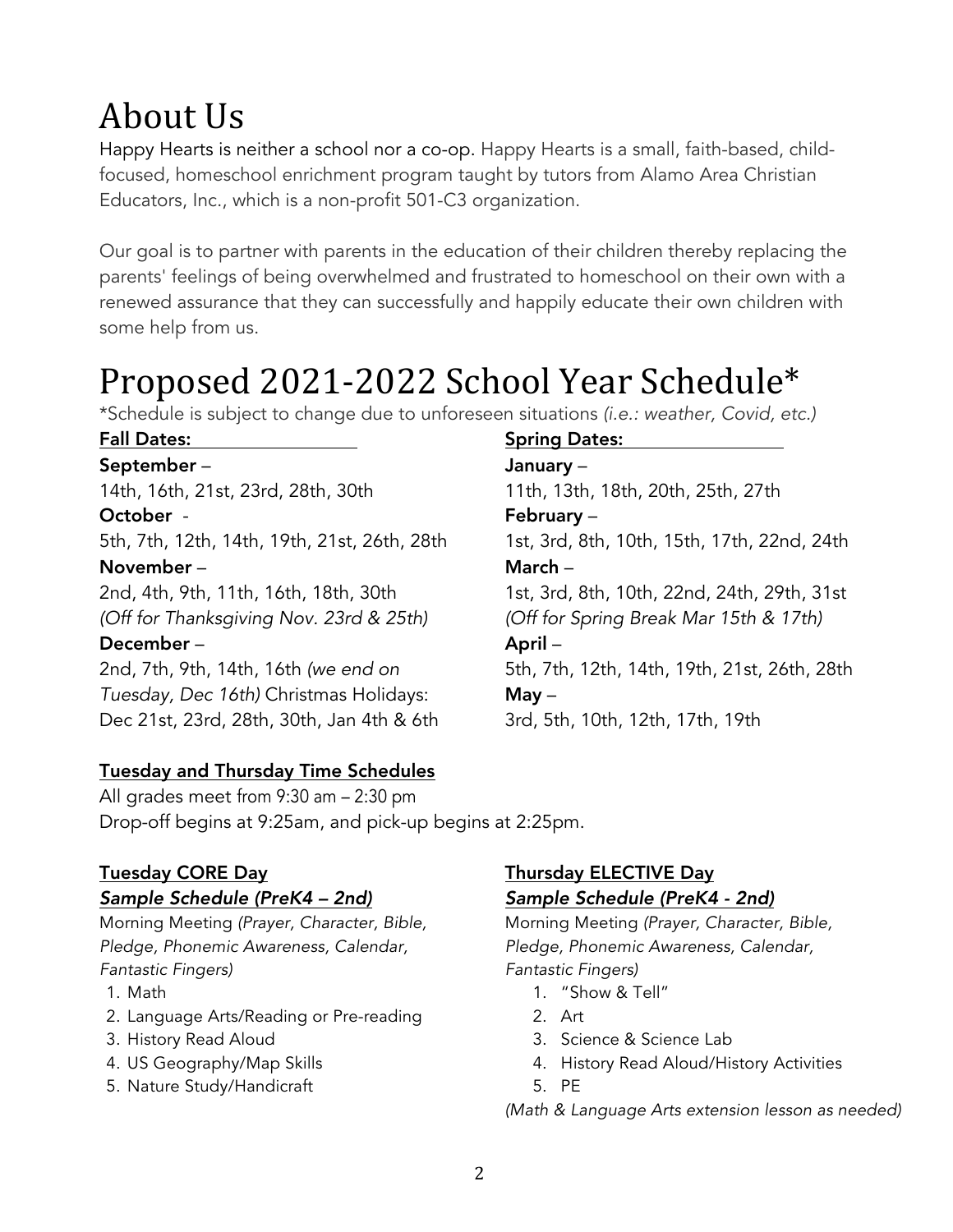### **Expectations & Policies**

- We love Jesus and will teach about Him in a non-denominational way, which means we stick to what the Bible says and do not push any certain denomination.
- We LOVE God's creation and believe we should take care of it.
- We realize God has created each one of us (including our children) in a special, unique way. None of us are exactly alike, so our mission is to appreciate our children's learning differences, strengths, and weaknesses.
- We believe in open communication and ask that you, the parents, communicate with the instructors or program creator directly and not gossip or use slanderous language if a disagreement should arise. If a miscommunication occurs, which at some point may happen, we will strive to right the miscommunication as soon as possible.
- We trust our instructors' skills and years of experience, which is why our own children are a part of this program; therefore, we will let the instructors have the freedom to teach as they deem necessary.
- We are not a school, but we are a private instructor share, which means we have the ability to keep our groups small and teach in a specific and intentional way for each child.
- We **REQUIRE** families to be involved in their children's education. If this involvement is not something your family desires, please reconsider whether this program is an appropriate match for your family's lifestyle. This method will not work if both parents work fulltime *without* other help in the home. This instructor share SHOULD NOT be expected to replace all the work to be done at home.
- We are not competing against or comparing your children to broad-based expectations that are set by the pubic school system. We do believe we will help prepare your children at an appropriate learning rate.
- We want to develop independent, creative, self-disciplined, caring, kind, responsible, and motivated children who are leaders in their generation and not merely followers.
- All children participating in the Happy Hearts Homeschool program MUST be pottytrained.
- All children participating in Happy Hearts Homeschool and their siblings, parents, caretakers are asked to respect the property and not be destructive.
- Once-a-month Parental Volunteering may be required for classes that require extra adult supervision or help with setup or cleanup. Sign-ups will be available at the beginning of each month. A caretaker (over the age of 18) can also fill this requirement if a parent is unavailable.
- One parent or caretaker (over the age of 18) is required to accompany his/her child on any field trips or special outings.
- If anyone other than the parent or legal guardian comes to pick up a child for the parent or legal guardian, he/she MUST be named as an alternate pickup on the registration form and will be asked to present a valid driver's license.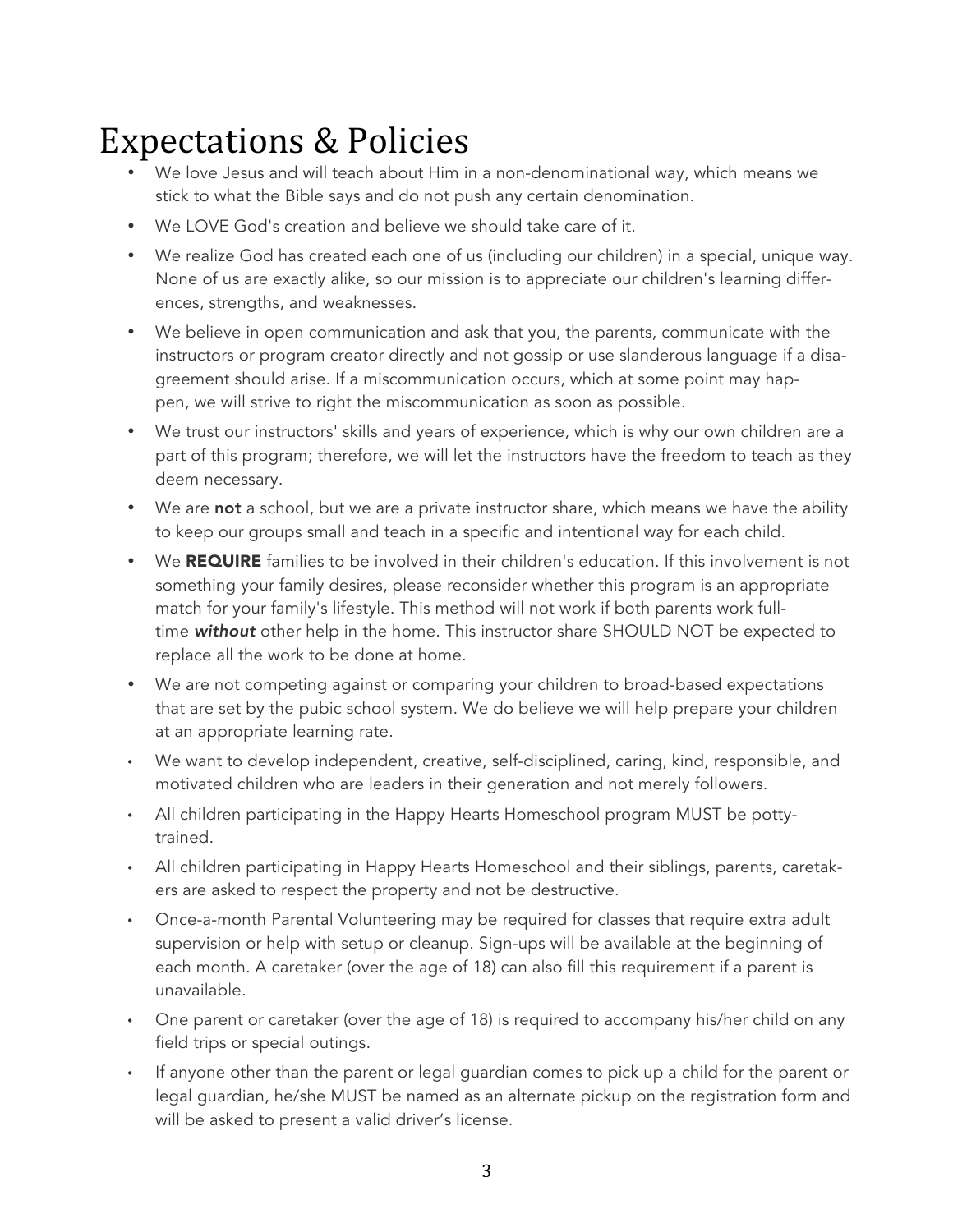- To enroll in Happy Hearts Homeschool, there is a non-refundable \$200 registration fee for the year.
- Tuition is due on the  $1<sup>st</sup>$  of each month.
- A mandatory orientation will be required of ALL parents, regardless of prior enrollment, length of home schooling status, or volunteer position.
- It is the parents' responsibility to inform the tutor/director if the child will be absent.
- It is the parents' responsibility to inform Happy Hearts Homeschool of any allergies or conditions that could put their child at risk while attending classes.
- Happy Hearts Homeschool is not responsible for students while on the grounds of Bulverde Baptist Church (1331 Bulverde Rd., Bulverde, Texas 78163); parents bear the ultimate responsibility for their children and their children's actions. The Palmer, Ras, and McMinn families are not liable for any accidents or mishaps that may occur on the Bulverde Baptist Church's campus. Likewise, Happy Hearts Homeschool is not liable for any accidents or mishaps that may occur on the premises. The full Release of Liability is part of the registration form.
- To withdraw from Happy Hearts Homeschool Program, you must follow our withdrawal process and turn in the appropriate forms. Failure to do so will jeopardize the possibility of returning to Happy Hearts Homeschool in the future. Our instructors are making a commitment for the entire semester, and you need to make the same commitment. Refunds are not given for the registration fee or for the remaining months of the semester. By enrolling in this program, you are reserving a spot that cannot be refilled once the semester begins, and you are committing to attend each week. If you withdraw your student after classes begin, payment for the remainder of the semester will be due. Supply fees are not refundable. A drop fee is available if there arises a unique circumstance, such as an unexpected move or other special circumstance that cannot be avoided. The drop fee total will be determined by the director and will be available in case of special need.
- If weather conditions prevent us from meeting on any given class day, an email will be sent out by 8:00 am that morning. Please check your email before leaving your home when questionable weather conditions exist in our area. If notification can occur sooner, it will.
- Due to the limited student capacity of this program, if a question or a problem arises please contact Trudy Palmer happyheartsschoolhouse@gmail.com on Tuesday and Thursday between 10:00 am – 4:00 pm. If it is an emergency, please call or text (210) 364-5179.

# Registration, Tuition, and Fees

### Pre-Kinder – 2nd Grade Program:

To reserve your child's spot for the 2021-2022 school year, the \$200 non-refundable registration fee must be paid in full at time of registration.

The first month's tuition (\$190 for 1X a week or \$380 for 2X a week) and the fall semester's supply fee (\$150) will be due on September 1, 2021.

If payment is not paid on September 1, 2021, we will contact you, and if payment is still not made within 48 hours, we will have to replace your child's spot with another child's registration. *The registration fee will not be refunded.*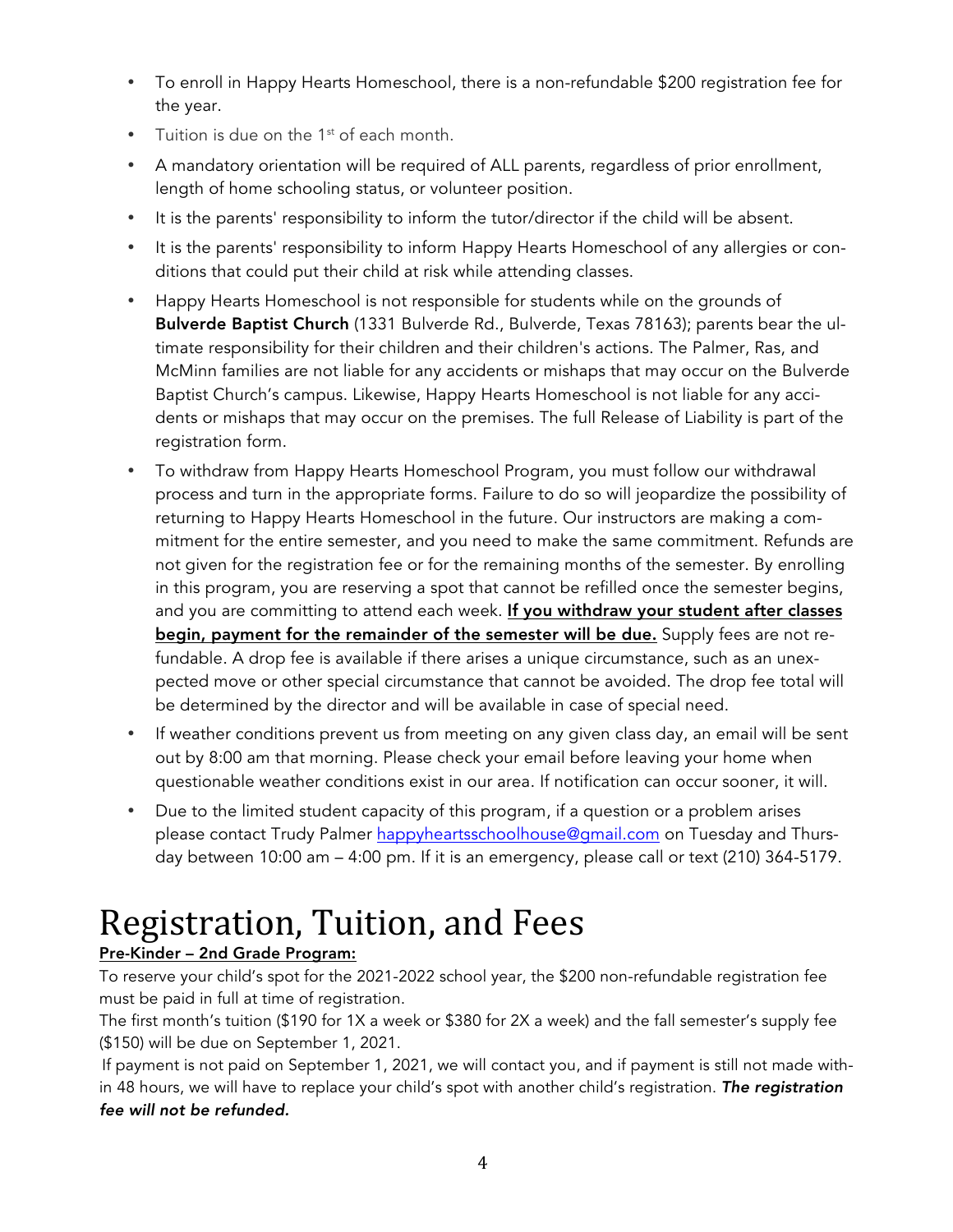The spring semester supply fee of \$200 (because the spring semester is longer) will be due on January 1, 2022. Tuition payments are also due on the first of each month.

#### *Reminder: Tuition payments are due on the 1st of each month.*

*Please Note: You are required to make the same monthly payment each month regardless of the number of school days in that month or the number of days your child misses class due to illness or vacation. Your children are receiving an amazing and unique program at a reasonable price point because all families are splitting the costs involved in utilizing private tutors to teach foundational, core, and elective subjects in high-interest, hands-on ways.* 

### Class Size and Grouping

We strive to meet children where they are, both academically and socially, and will place them in appropriate groups for our various activities based on our analysis and parental input rather than the traditional grade-level distinction dictated merely by their age. We want to instill confidence in these children and do not want to make them feel behind just because they might be at a different level than another child in their same age group. We strive to maintain a 1:8 instructor-student ratio.

# Drop-Off & Pick-Up Procedures\*

Drop-off for all grades will begin at 9:25 am on Tuesday and Thursday. Since we have limited time, we ask that the drop-off be done as quickly as possible, so if there is something you would like to address with one of the instructors, we ask that you wait until pick-up time or during one of the instructors' open-call times. Please be as prompt as possible when picking up your child.

#### Pick-up for all grades will begin at 2:25 pm.

Please make sure our instructors know your child is being picked-up.

Since our instructors do have teaching engagements elsewhere, they need to leave shortly after class, so we ask that all children are picked up by 2:35 pm. If an emergency arises, please make sure you have a back-up plan to pick up your child.

On the registration form, you will have space to write all the names of individuals who are allowed to pick up your child if you are not available to do so. Please make sure these adults bring their driver's license to show upon pick-up.

\*We MUST ONLY USE the Circular Roundabout Drive (as per the rules of The Bulverde Baptist Church) to avoid interfering with the pick up and drop off of the other children enrolled in the Mother's Day Out Program.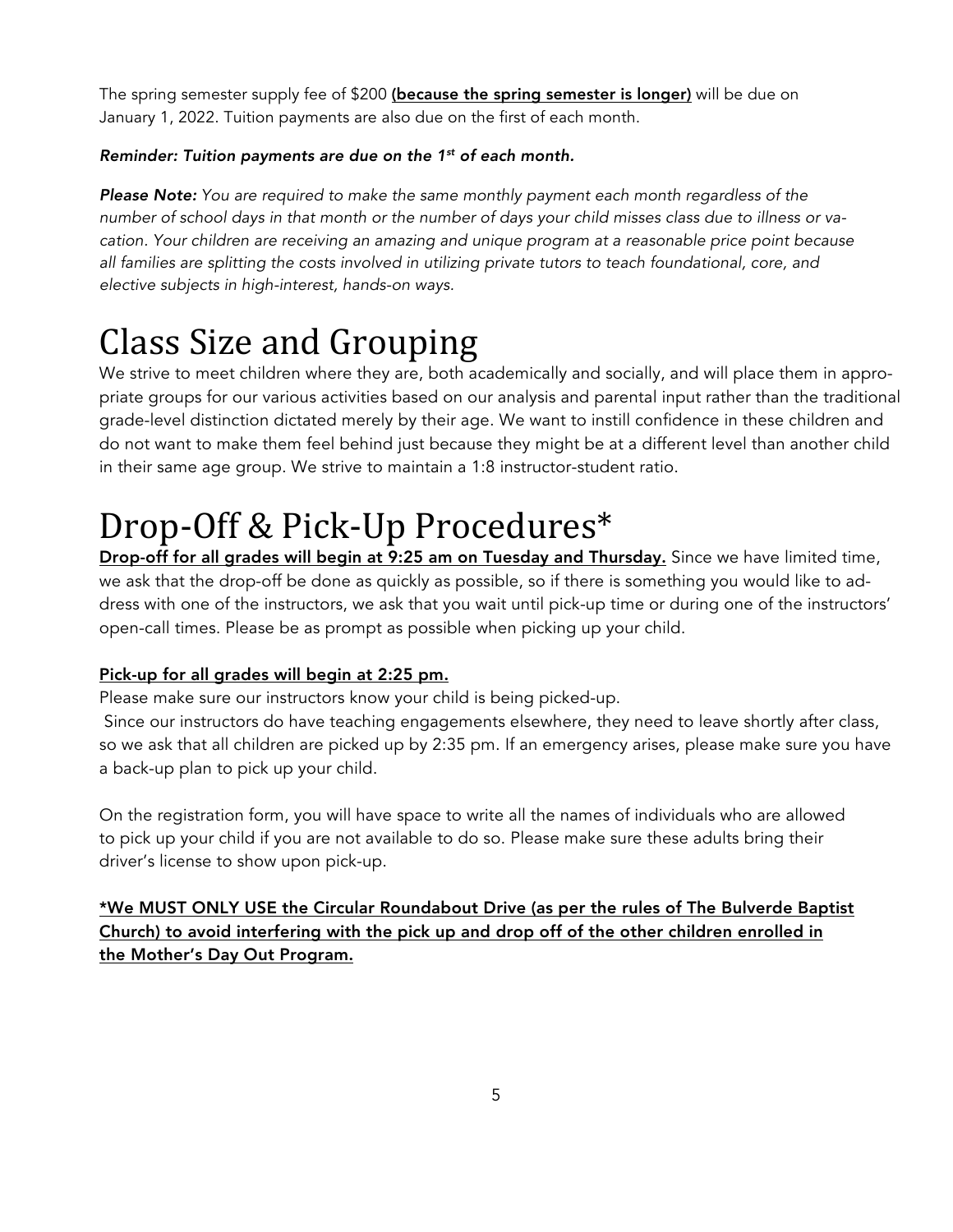# Visitors

We usually have an open-door policy. However, due to Covid-19 this past year, we are not allowing parents to stay indoors for an extended amount of time. If parents do come to visit, a facemask may be required as per the policy of The Bulverde Baptist Church, and *indoor* visitation will be limited to 10 minutes. Parents will be allowed to watch or participate in any of our *outdoor* activities for any length of time as long as CDC guidelines, church rules, and social distancing is practiced. We ask parents to keep siblings, who are not part of the program, with them at all times and to allow the child who is part of the program space to be with his/her classmates. If a sibling is present and over the age of 10 years old, the sibling may need to wear a facemask as per the policy of The Bulverde Baptist Church.

If there is a grandparent or other family members who would like to visit, please list them on the alternate pick-up line on the registration form and inform them that a facemask may be required on the premises.

# Dress Code

Since we plan to be outside each class day, please make sure your child is dressed appropriately for the weather each day. Also, due to our exploration of the outdoors, please make sure to provide one extra change of clothes in case of wet or muddy clothes. We do recommend that your child wear closed-toe shoes (although we may end up barefoot some days), sunscreen, and bug repellant depending on the weather conditions for the day and the planned events for that week.

# Health & Attendance/Covid-19 Waiver

Due to Covid-19, we are taking extra precautions to make sure your children and our tutors stay as healthy and safe as possible. We will be washing hands every hour and before snack time and lunchtime and between any change of spaces. We are limiting the number of students this year in order to keep our group as healthy as possible. All families must sign a Covid-19 Waiver before beginning the semester or year.

We ask that if your child is sick, or otherwise seems unwell, please be respectful of the other families and instructors involved in this program and do not bring your child to class if your child has any one of the following symptoms:

- A runny nose or has recently started with a runny nose, or has discolored or cloudy nasal discharge
- A sore throat
- A fever within 24 hours of class
- A stomach bug or diarrhea or has vomited within the last 24 hours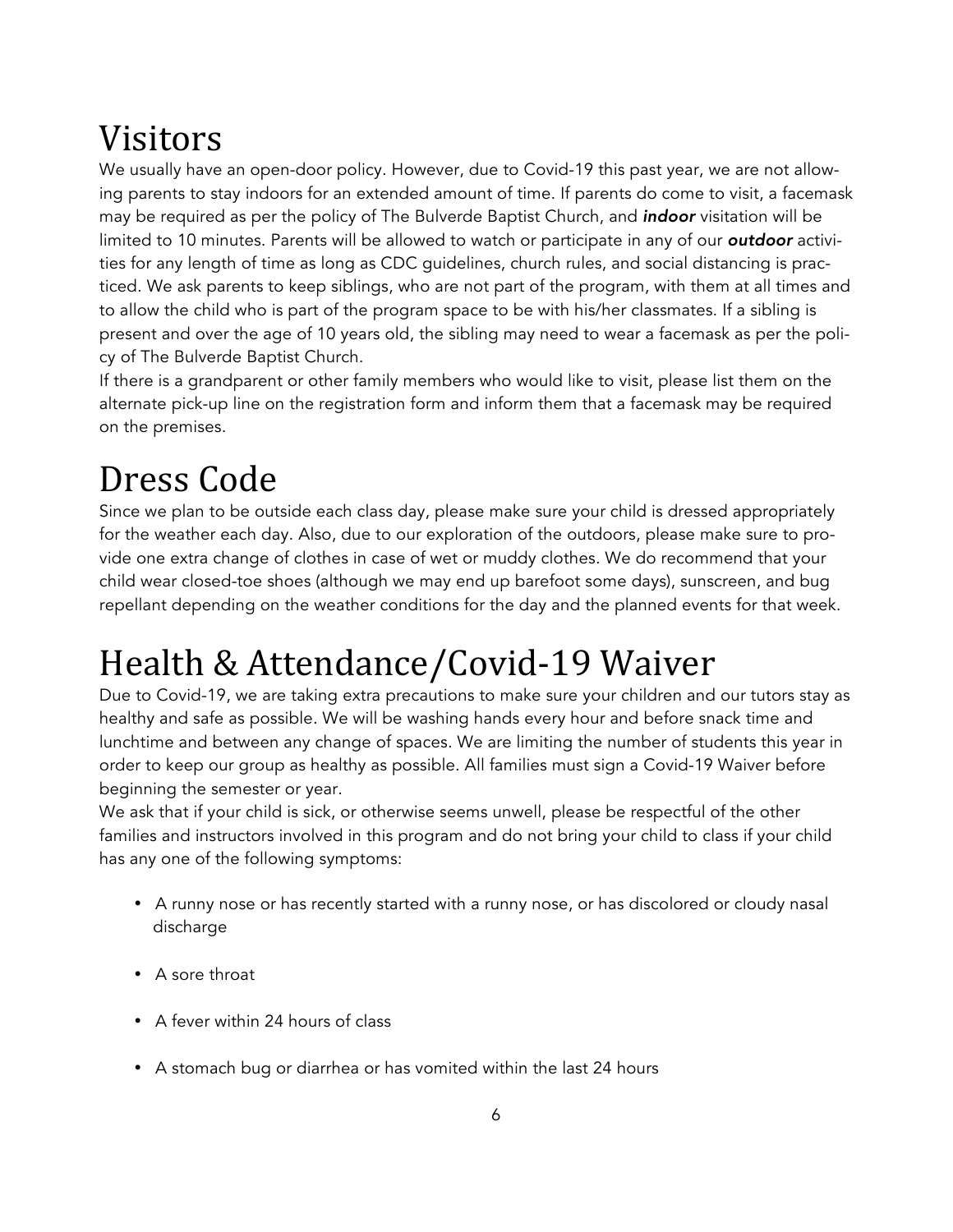- A "croup-sounding" cough
- "Flu-like" symptoms, or has had the flu and not been fever-free for 48 hours
- Presence of lice, child must be lice-free for 48 hours before returning to class.

If a child seems unwell anytime during the class time, the instructors will call the parents to come pick up their child. We will make sure the child receives all instructions to be able to complete any homework at home.

- If anyone in your family contracts Covid-19 during this program, your child must miss class and self-quarantine for 14 days regardless of whether your child shows any symptoms of Covid-19 or not.
- There will be **NO** refunds or prorating because of missed classes due to any type of sickness or personal trips. We are able to offer this group-tutoring program to your families at a much lower rate than you would pay in a one-on-one tutoring session with our tutors.
- Due to the uncertainty of the Covid variants, if you decide to fly or be in an indoor, crowded area during our program, we ask that your child remain in self-quarantine for 3 days before returning to class. For example, if your family flies back from a vacation on a Sunday evening, your child will be asked to skip Tuesday but can return on Thursday (if your child is registered for both days).

### Assessments & Evaluations

Our instructors will be keeping parents aware of what they can specifically be working on through their child's take-home work. We will not be giving typical grades but will be reporting on what the child needs to be working on. Children will be keeping various subject binders throughout the year, which will serve to organize the projects and activities they have completed.

### Snack & Lunch

We will have a short snack time in which your child is free to bring any snack as long as the ingredients do not pose an allergy threat to any other student. We will also have lunchtime, so please pack accordingly, and any food is welcome as long as there are no food allergies within our group of students. We will notify the parents of our students if any food allergies do exist soon after our registration is complete. Please communicate with your children that they won't be able to share food with other children during this time. We will be watching to make sure children aren't passing around their food or drinks, but it helps us to have that extra instruction reiterated at home. Please send a clearly labeled drink bottle. It is best to send water for proper hydration.

### Communication

Any questions or concerns you have are extremely important to us. There will be set times of availability for each instructor through email, phone calls, or scheduled in-person meetings. These will be provided before each semester.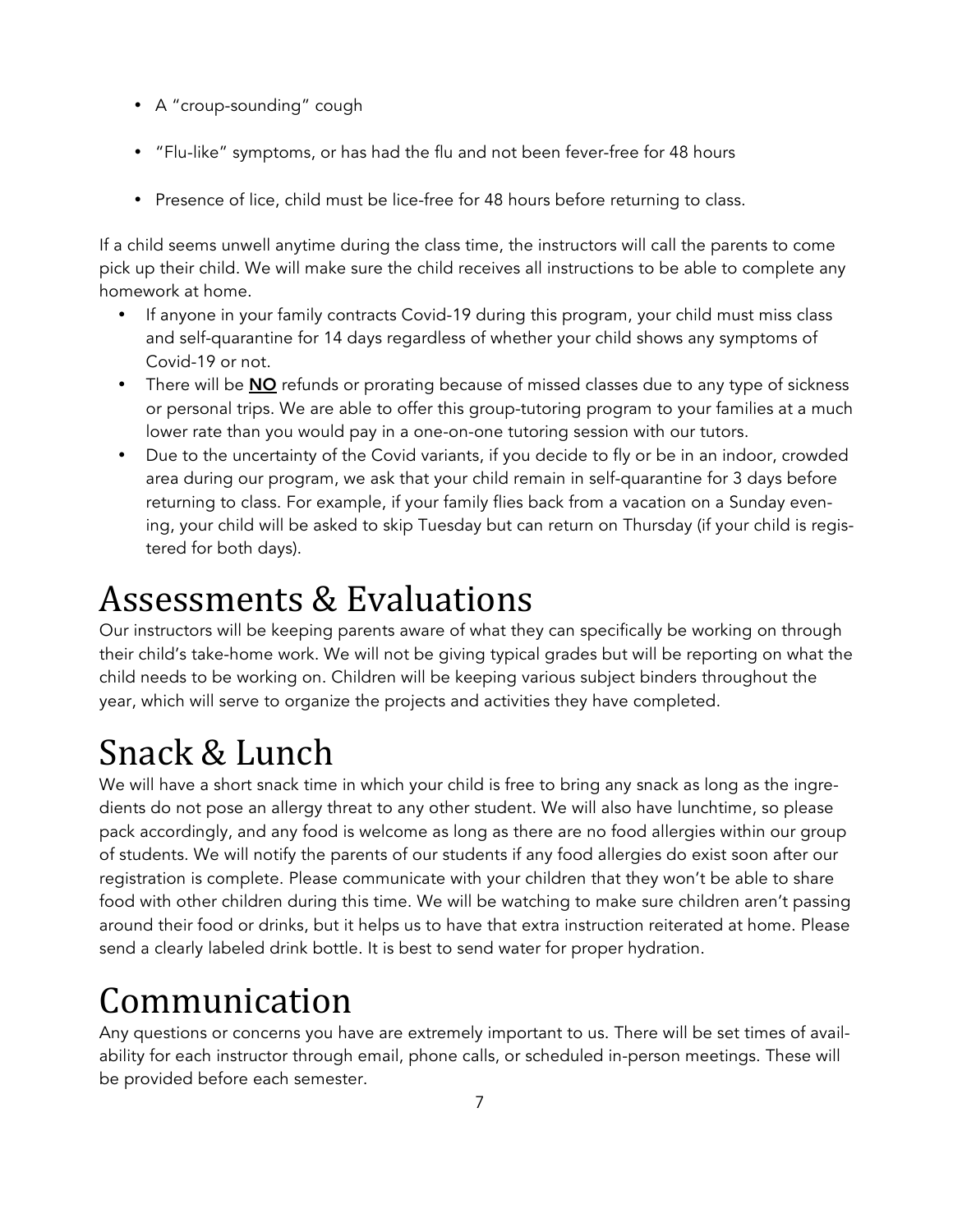### **Code of Conduct**

- Being enrolled in Happy Hearts Homeschool program, I agree to conduct myself in ways that honor God and others in speech, conduct, and outward expressions. I agree to model desirable social behaviors and to guide my children in following Biblical standards.

- I will respect the beliefs and scriptural foundation with which Happy Hearts Homeschool was established, and I agree to their policies and requirements. I will be responsible for my children and expect them to respect Happy Hearts Homeschool policies and requirements as well.

- I will teach my children to respect the facility and leave it cleaner than we found it.

- I will teach my children to be a blessing to their classmates, teachers, and surroundings and not to be a distraction by being discourteous, late, or ill mannered.

- I will teach my children to respect all adults and students.

- I will be respectful of any scriptural teachings and prayers led by the teachers and will expect my children to do the same.

- I will look for opportunities to help others and encourage others with kind words and expect my children to do the same.

- I will refrain from: using nicotine products or alcohol, uttering profanity, or possessing weapons of any kind while on campus.

- I will model moral behavior defined by Scripture, and my children will be responsible to do the same.

- I will refrain from conversations that are not appropriate for all ages and will expect my children to be responsible for their conversations as well.

- I will refrain from displaying any offensive materials (i.e. books, literature, flyers, posters, videos, etc.), and my children will refrain from displaying objectionable materials as well.

- My children and I will consistently exhibit self-control, even in difficult situations. Above all, I agree to demonstrate behavior pleasing to God and to reflect the uncompromising Biblical standards and Christian values held by Happy Hearts Homeschool.

# Discipline

If there should be a violation of the Policies or Code of Conduct by you or any members of your family, please be aware of the following consequences.

First Offense - You and possibly your children will be asked to meet with the instructors or leadership team.

Second Offense - Your family may be asked to leave, and your enrollment with our program may be revoked. Future applications to return will also be denied.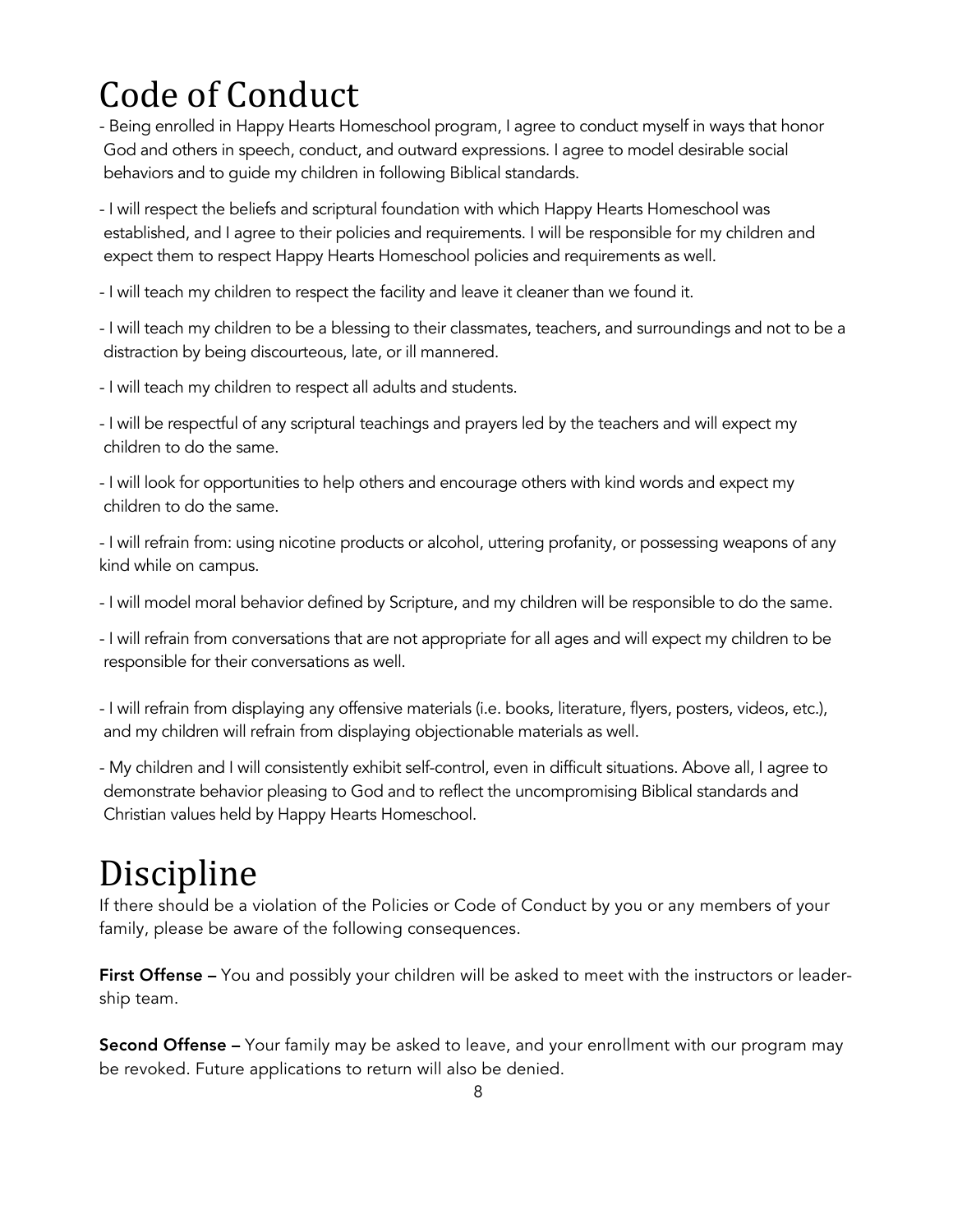### Your Commitment

Do you agree to respect and adhere to all of Happy Hearts Homeschool Policies, Expectations, and Code of Conduct delineated above?

\_\_\_\_\_\_\_\_\_\_\_\_\_\_\_\_\_\_\_\_\_\_\_\_\_\_\_\_\_\_\_\_\_\_\_\_\_\_\_\_\_\_\_\_\_\_\_\_\_\_

\_\_\_\_\_\_\_\_\_\_\_\_\_\_\_\_\_\_\_\_\_\_\_\_\_\_\_\_\_\_\_\_\_\_\_\_\_\_\_\_\_\_\_\_\_\_\_\_\_\_\_\_\_\_\_\_\_\_\_\_\_\_\_\_\_\_\_

\_\_\_\_\_\_\_\_\_\_\_\_\_\_\_\_\_\_\_\_\_\_\_\_\_\_\_\_\_\_\_\_\_\_\_\_\_\_\_\_\_\_\_\_\_\_\_\_\_\_

\_\_\_\_\_\_\_\_\_\_\_\_\_\_\_\_\_\_\_\_\_\_\_\_\_\_\_\_\_\_\_\_\_\_\_\_\_\_\_\_\_\_\_\_\_\_\_\_\_\_\_\_\_\_\_\_\_\_\_\_\_\_\_\_\_\_\_

Printed Name of Student(s)

Printed Name of Parent or Legal Guardian

Signature of Parent or Legal Guardian

Date

I understand that Happy Hearts Homeschool reserves the right to refuse service to anyone for any reason at any time and agree to abide by any such decision made by Happy Hearts Homeschool. Signatures are required of parents.